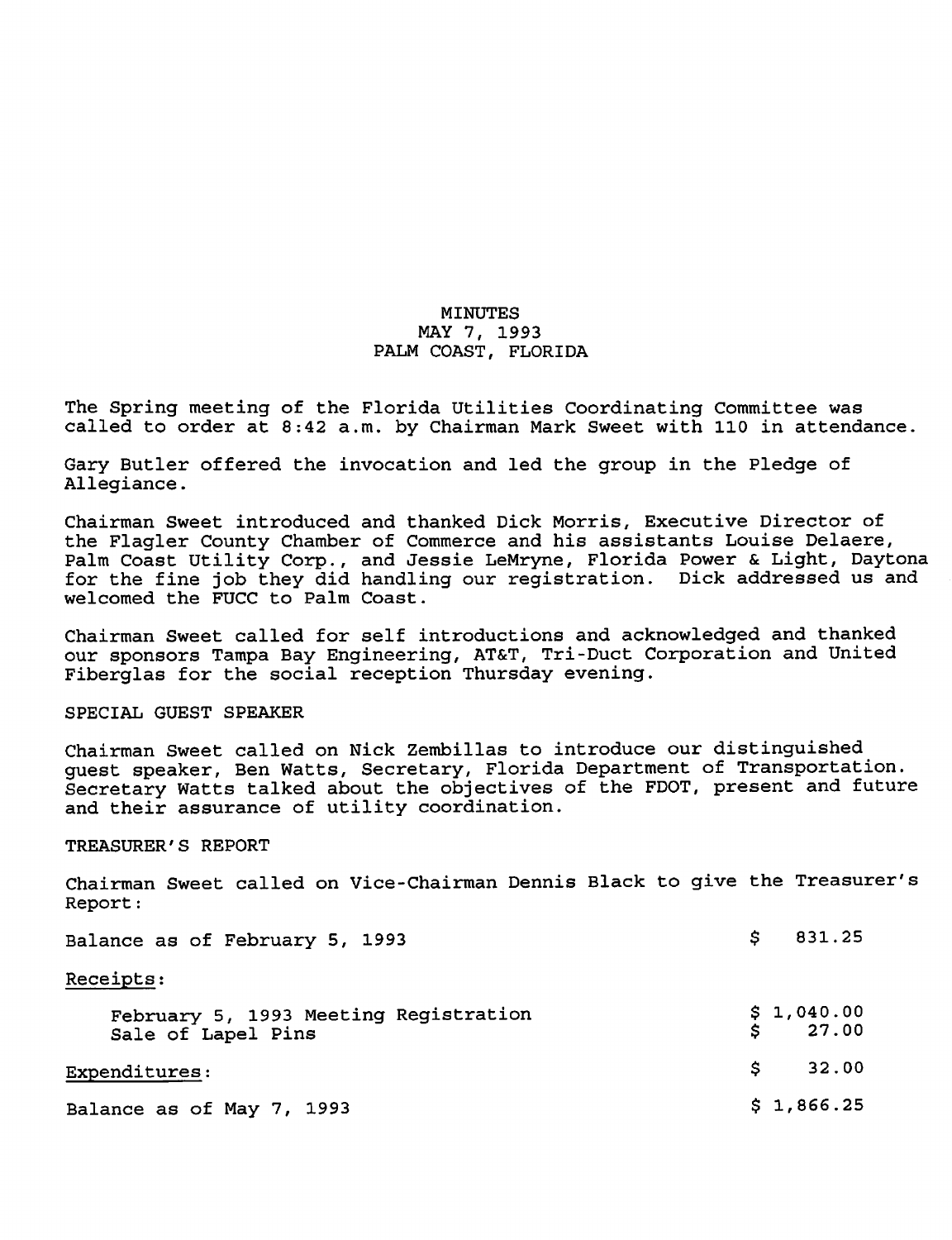### HISTORIAN'S REPORT

Chairmen Sweet called on Mr. Tom Duggar to give the Historian's report, which is attached to these minutes.

Chairmen Sweet asked if their were any corrections to the minutes of the Fall meeting, February 5, 1993, in Ft. Myers, Florida. There being no corrections, a motion was made, seconded and passed to approve the minutes and waive their reading.

FDOT UPDATE

Chairman Sweet requested an FDOT update from Mr. Larry Noles.

Larry Noles, Assistant State Utility Administrator stated the new Utility Accommodation Manual would take effect June 1, 1993. Work has already started on the 1994 edition.

Larry discussed the FDOT Relocation Schedule and that utility companies and contractors said they were experiencing problems with the current Schedule. One meeting was held in Tallahassee and three meetings in different FDOT Districts with utility contractors and others. There are two more district meetings scheduled for the following week. So far there has been no problems presented by the Utility Contractors Association with the present schedule. Therefore, the probability is very strong that the Relocation Schedule will stay as is.

Larry requested that anyone not present at the Utility Accommodation Manual Subcommittee's presentation Thursday afternoon, please go over the new manual very thoroughly. There are quite a few changes in it that will affect the way we do our business. Example: The FDOT has not been getting the 48 hours notice prior to starting work within the right-of-ways. Sometimes they are not receiving any notice. Any notice, or lack of it, less than the required 48 hours handicaps the FDOT's people.

# PROGRAM

Chairman Sweet called on Tom Kennedy, Chairman of the Standards Review Subcommittee to kick off the presentation on FDOT Standards Manuals. The presentations were conducted by:

Clark Scott, State Traffic Plans Engineer who talked about the 600 and 700 Series as well as the Plans and Preparation Manual.

Ernest Garcia, State Specifications Engineer who discussed Joint Project Agreements (JPA) specifications and the procedures and review of changes in FDOT specifications. Ernest pointed out the FDOT has an industry review of changes.

The Subcommittee will investigate the FUCC's participation in this review process, as well as a role in bringing about change in troublesome standards.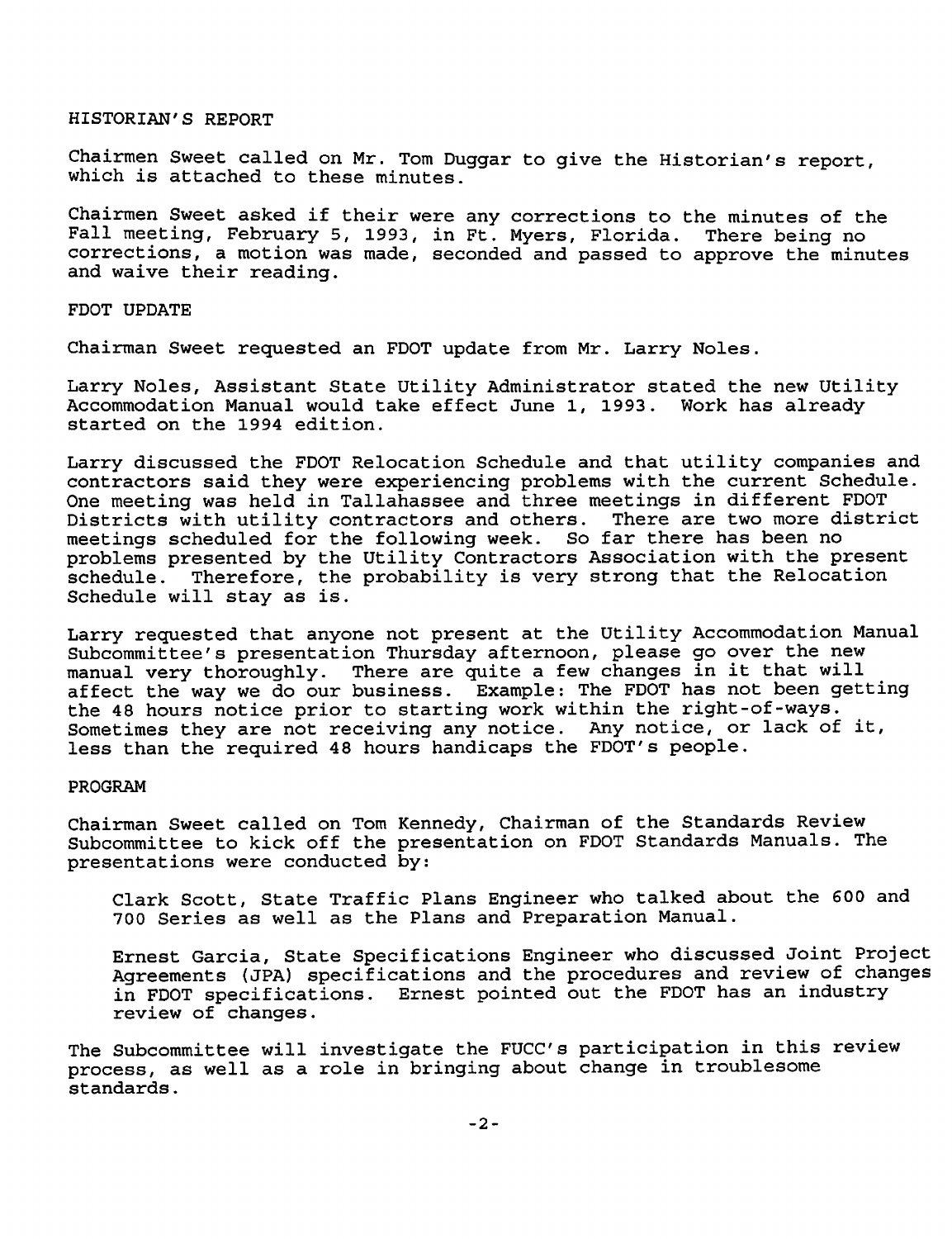#### BUSINESS SECTION

# FDOT DISTRICT REPORTS

District I - Larry Hammond - The Spring meeting was held in March in Sarasota with approximately 70 attendees. District I has progressed based on the support of the eight active local county groups.

It was a pleasure to have the following speakers at our meeting:

- \* David May, FDOT District I Secretary with an update on the District.
- \* Don Ross, Environmental Engineer who spoke about wetland issues.

\* Walt Childs, FDOT District Utility Engineer and his staff who presented a permitting workshop.

Next on our schedule will be a Steering Committee Meeting to finalize plans for our Fall meeting to be held in September.

District II - Buddy Dees - The District II semiannual Liaison Meeting was held April 23,1993 at the Holiday Inn in Lake City, Florida from 9:30 a.m. to 12:00 noon.

Our guest speakers were Mr. Grady Greene, District II Secretary, Mr. Jerry Sasser, State Utility Administrator, and Mr. Jim Dickenson, Jacksonville Electric Authority.

\* Mr. Grady Greene spoke on the FDOT Five Year Work Plan and extended his appreciation to the utility companies for their cooperation.

- \* Mr. Jerry Sasser spoke on the FDOT Utility Accommodation Manual.
- \* Mr. Jim Dickenson on Electric Magnetic Fields.

District III - Gladys Griggs - The District Fall Liaison meeting will be held in August, 1993. District III has 6 active area utility groups. utility agencies have been invited to the quarterly contractors meetings. The meeting will be in May, 1993.

District IV - R. DePrimo - District IV continues to be very active with the local utility groups and has a monthly mailing to all utility companies to keep them informed about the FDOT's yearly program.

District V - Joe Nero - The Liaison Conference was held February 11, 1993 at the Holiday Inn in Altamonte Springs. There was 150 people in<br>attendance. The 5 year work plan was distributed. A work book on The 5 year work plan was distributed. A work book on Joint Participation Agreements was handed out to all those in attendance to better<br>familiarize themselves with participation and involvement with JPAs. The familiarize themselves with participation and involvement with JPAs. next meeting is scheduled for mid July 1993.

District VI - Jim McGetrick - The next District VI meeting will be held in Miami in June 1993.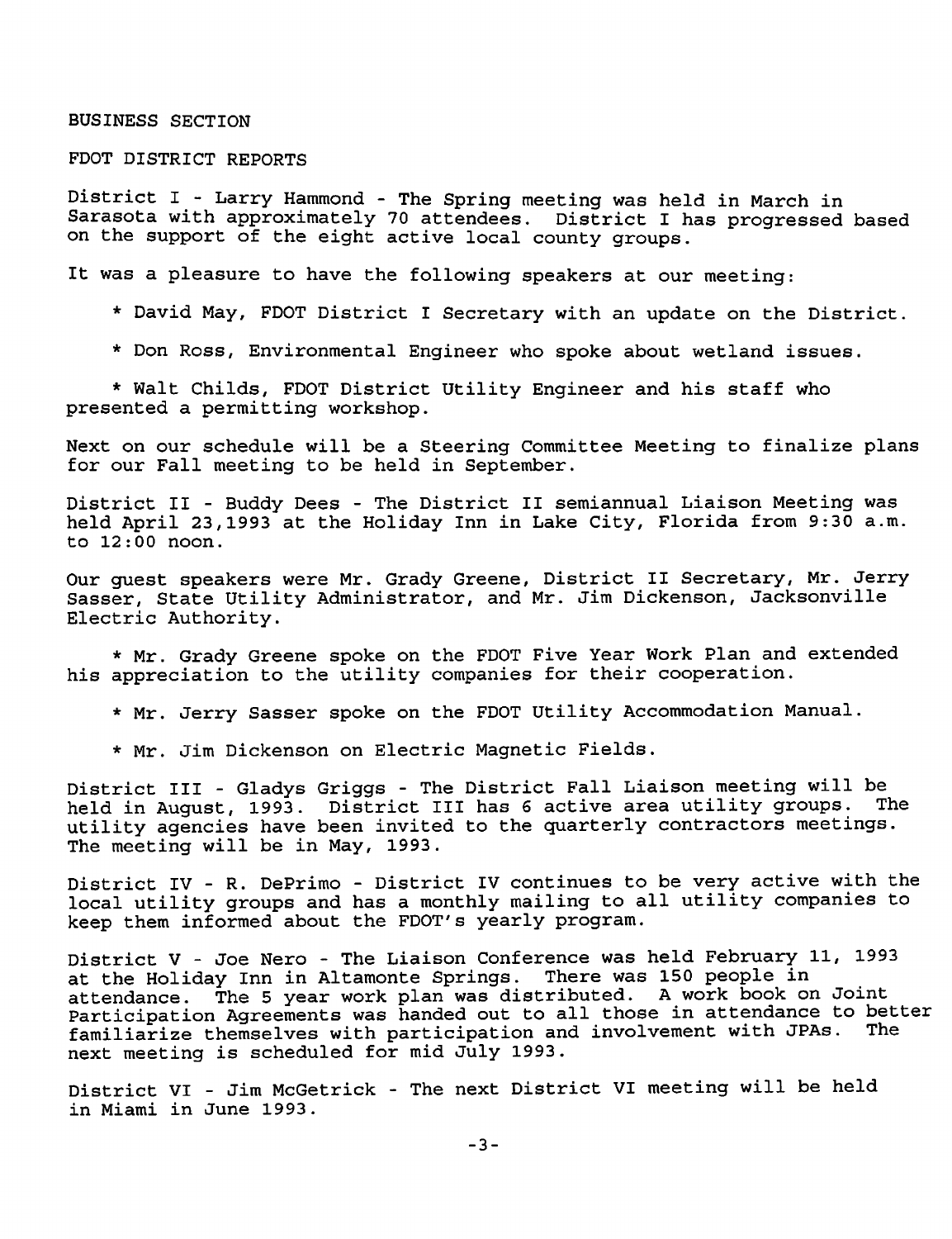District VII - Steven Tidwell - The Spring District VII Utility Liaison Conference was held at the Holiday Inn Surfside in Clearwater Beach on March 26, 1993 with approximately 130 in attendance. The following were guest speakers:

- \* Greg Xanders, Partnering Coordinator, Central Office Design gave an outstanding presentation outlining the concept of partnering and the theme "PUTTING THE HANDSHAKE BACK IN CONSTRUCTION".
- \* Chuck Walter, Environmental Specialist, District VII Environmental Permit Section spoke about the impact of NPDES requirements on the utility industry.
- \* Jerry Sasser, State Utility Administrator gave an update on the FDOT Utility Accommodation Manual.

Recently, Paul Kaczorowski, State Metric Engineer visited the District VII office and gave the first course on Metric Conversion to both the FDOT and utility representatives. The course helped lessen apprehensions toward the upcoming FDOT transition to the Metric System.

The next meeting will be in September, 1993.

FLORIDA TURNPIKE REPORT - Jim Haynie - There have been two meetings this year; one in Ft. Lauderdale and one in Orlando. The Turnpike is part of the FDOT and has not been an "Authority" since 1969. The Turnpike is part of the FDOT and is, and has been, included in the FDOT Utility Accommodation Manual.

# INTEREST GROUP REPORTS

Because of the Utility Accommodation Manual presentation by Dennis LaBelle's Subcommittee on Thursday afternoon, there were no Interest Group Meetings.

UTILITY NOTIFICATION CENTER - Margaret Smith - Margaret gave a report which is attached to these minutes.

### SUBCOMMITTEE REPORTS

UTILITY ACCOMMODATION MANUAL - Dennis LaBelle - This subcommittee presented a very comprehensive review of the Utility Accommodation Manual on Thursday<br>afternoon. The presentation agenda is attached to these minutes. The presentation agenda is attached to these minutes.

JOINT USE - Buddy Bowyer - The subcommittee has met twice since the last FUCC meeting; on March 23 and April 28 with 11 and 12 in attendance respectively.

Subdivision designs were submitted by Power, Telephone and CATV companies. These designs are currently being compared. Also, practices and procedures are being written. Cross sectional drawings have been developed and are being reviewed.

The next meeting is scheduled for July 17, 1993 at 9:30 a.m. at the Florida Power General Office Complex.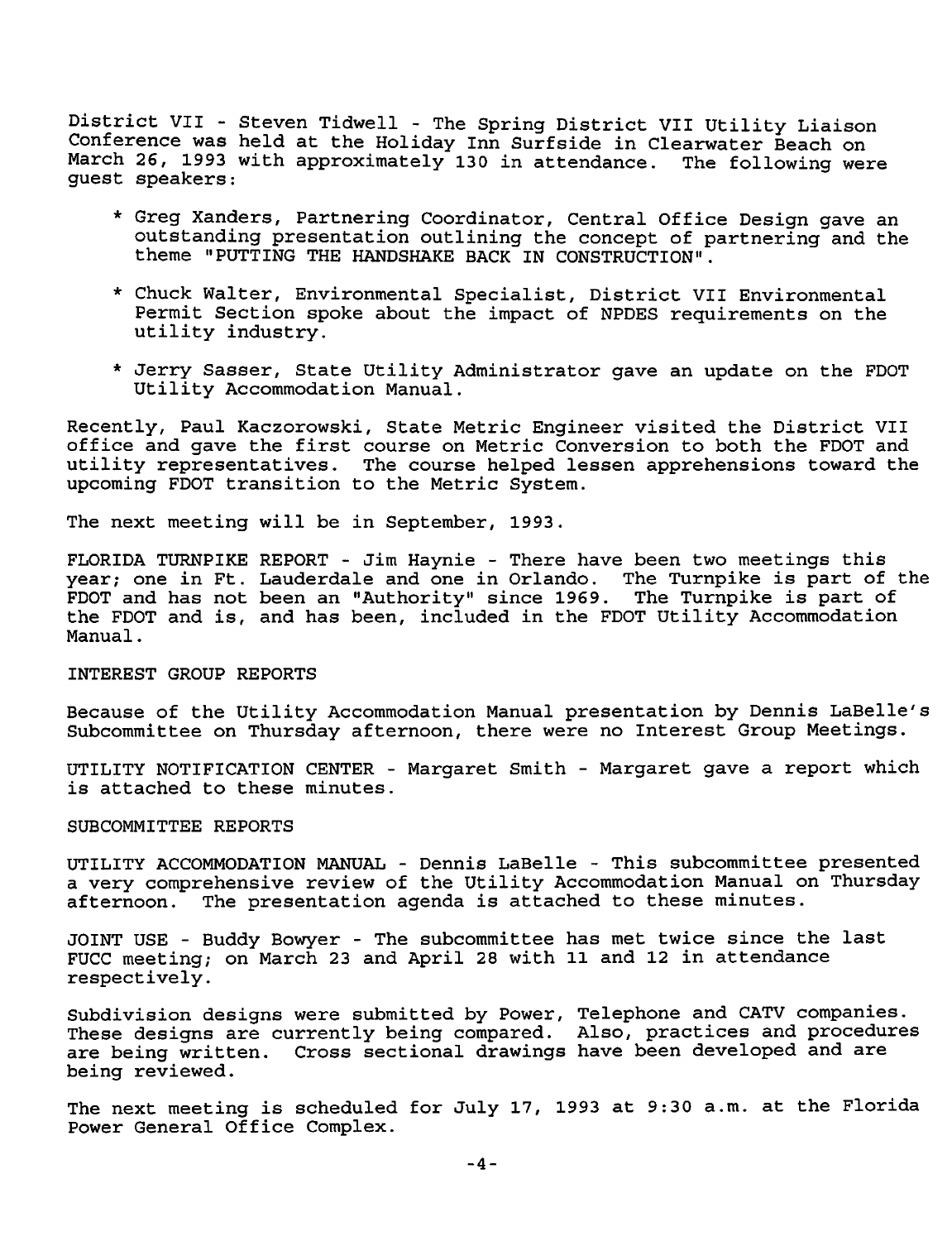The committee extended their thanks and appreciation to Ray Afeld for his contributions and wish him well in his retirement.

CSX/FDOT Right-of-Ways - Tom Duggar - A public hearing was held on February 25, 1993 for the FDOT Rule Chapter 14-105, Rail Corridor Management and Development. The Rule is to be adopted on May 19, 1993. There were utility company and outdoor advertising industry representatives present to seek solutions to problems they had with the rule. A copy of the utility company comments are attached to these minutes. Draft copies of the rule will be available at the registration desk in Jupiter Beach.

ASBESTOS - No Report

ONE-CALL NON PROFIT ORGANIZATION - Dan Buol - The One-Call Corporation has been formed. An information letters, with a timetable of events included, was distributed and is attached to these minutes.

NOTE: On May 14, 1993 the One-Call Bill became law.

RECORD KEEPING - Larry Claxton - Because of changing events, both recent and in the past, Larry recommended the disbanding of this subcommittee. A motion was made to do so by Ray Afeld, seconded and passed.

JOINT USE R/W RELOCATION AGREEMENTS - Ron Worley - There has not been much activity with this subcommittee lately. Ron requested members call him and advise of problems or interests they have with any of the agreement forms so he may determine if this subcommittee is still needed.

STANDARDS REVIEW - Tom Kennedy - The subcommittee prepared the presentations for the May 7, 1993 FUCC Business Meeting. See the "PROGRAM" section of these minutes above.

RAILROAD PERMITS - MAX WALLACE - No Report.

FDOT PAY ITEM STANDARDIZATION - Carlos Solis - The subcommittee has met twice since the FUCC Winter Meeting and completed 90% of the task they had set for themselves. They will be meeting with the FDOT within the next week or so to review their proposal of Pay Items and make necessary proposed changes and adjustments. After that, Carlos said the subcommittee can be disbanded.

STEERING SUBCOMMITTEE - Dennis Black - The subcommittee met briefly on May 5, 1993 with 22 people in attendance. Dennis reminded the everyone that they are always welcome to attend the Steering Subcommittee Meetings. The FDOT's Metric Timetable was discussed and that the UAM will contain metric in 1994.

At the suggestion of Dennis LaBelle, we will invite Paul Kaczorowski, State Metric Engineer to provide a metric overview at our next meeting in Jupiter Beach on May 5,1993.

Larry Claxton asked the Steering Subcommittee to form a new subcommittee to study the details of FDOT street lighting project.